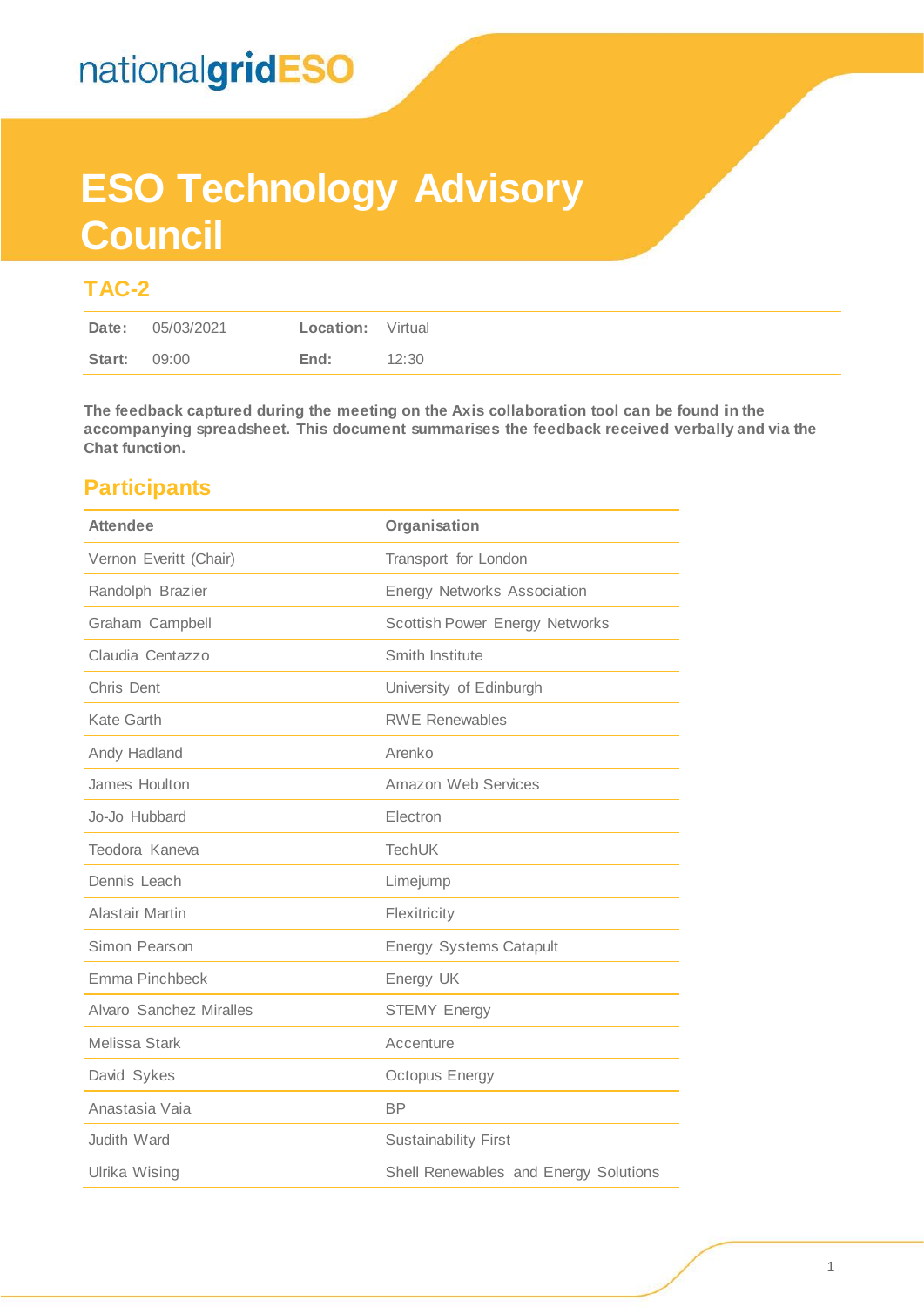| Sonia Lalli (Facilitator)          | Accenture  |
|------------------------------------|------------|
| David Bowman (Technical secretary) | ESO        |
| Graham Dolamore                    | <b>ESO</b> |
| Norma Dove-Edwin                   | <b>ESO</b> |
| Colm Murphy                        | ESO        |

#### **For specific agenda items**

| Attendee    | Organisation |  |  |
|-------------|--------------|--|--|
| Craig Dyke  | <b>ESO</b>   |  |  |
| Gavin Brown | <b>ESO</b>   |  |  |
| Sree Menon  | <b>ESO</b>   |  |  |
| Gary White  | <b>ESO</b>   |  |  |
| lan Dytham  | <b>ESO</b>   |  |  |
| Keith Eller | <b>ESO</b>   |  |  |

### **Apologies**

| <b>Attendee</b>             | Organisation          |
|-----------------------------|-----------------------|
| Chris Kimmett               | Reactive Technologies |
| <b>Peter Stanley</b>        | Elexon                |
| Grendon Thompson (Observer) | Ofgem                 |
| Pirvinder Bansel            | ESO                   |

### **Agenda**

## **#** 1. Welcome and introductions 2. Minutes of last meeting and matters arising 3. Business Plan summary 4. Introduction to Role 1 (Control Centre Operations) 5. Introduction to the Balancing and Network Control Programmes 6. Control Centre: Balancing Programme overview and technology 7. Control Centre: Network Control Programme overview and technology 8. Balancing and Network Control wash-up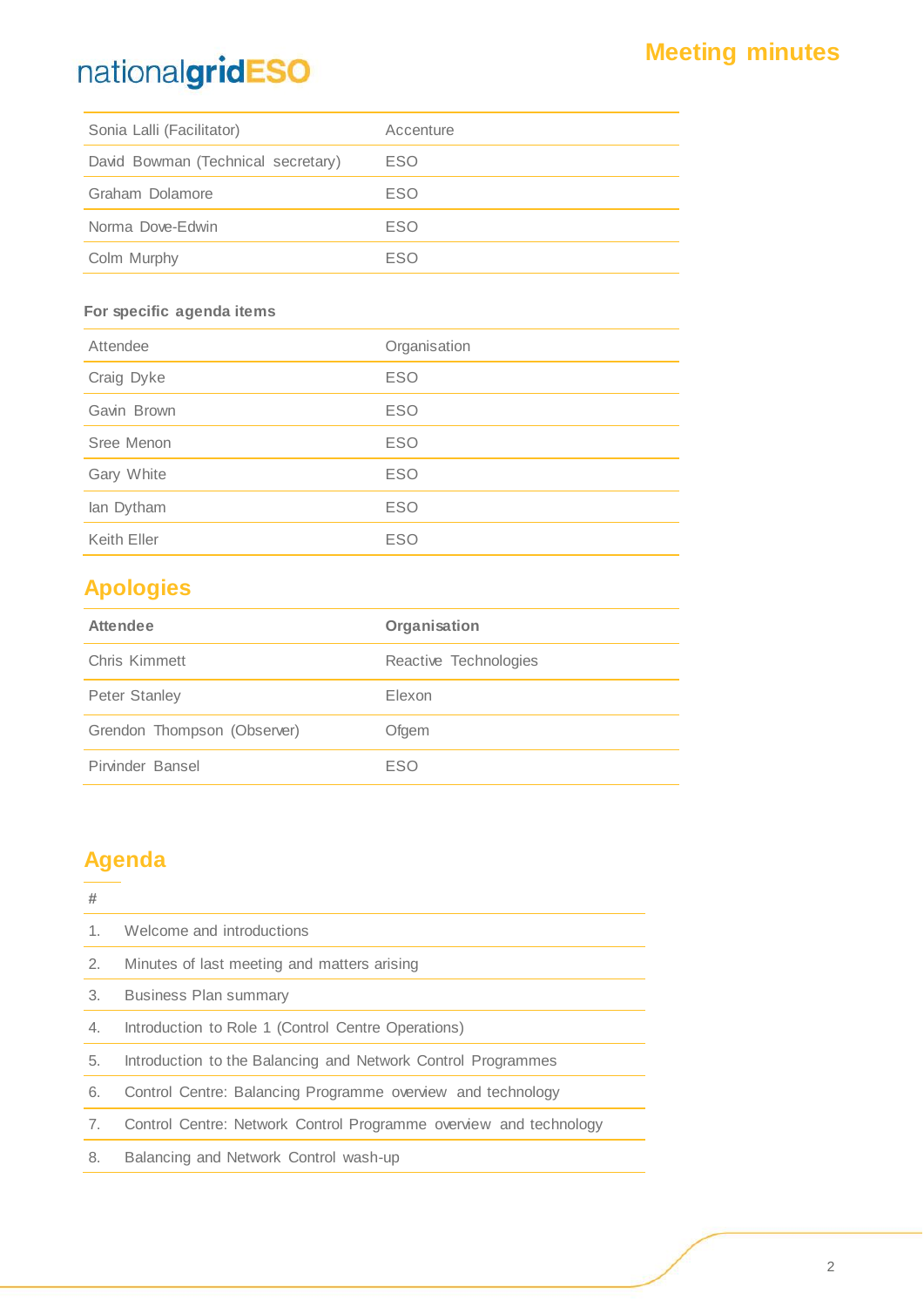### **Meeting minutes**

## nationalgridESO

- 9. Open data and digital market enablement
- 10. Ways of working
- 11. Next meeting and calendar
- 12. AOB

### **Discussion and details**

- # Topics discussed
- **1.** Welcome and introductions
	- The chair welcomed everyone to the meeting.
	- Four new members introduced themselves.
- **2.** Minutes of last meeting and matters arising
	- The chair noted that the minutes of the last meeting had been published on the ESO website.
	- The terms of reference document was approved and will be published on the ESO website.
- **3.** Business Plan summary
	- Craig Dyke (Head of Strategy & Regulation) provided a summary of the ESO RIIO-2 Business Plan.
	- As background he outlined the ESO's ambitions, how the ESO sits at the heart of the energy sector, and the energy landscape assumptions the Business Plan has been developed to manage.
	- He provided an overview of the ESO's RIIO-2 proposals, which are centered around three Roles: Role 1 (Control centre Operations), Role 2 (Market development and transactions ) and Role 3 (System insight, planning and network development).

#### *Q&A*

- Q: Does the ESO have the investment it needs?
- A: The ESO has what it feels is enough, but the cost-pass through funding model means it can unlock additional investment if this is in the interests of consumers.
- Q: Does the Technology Advisory Council (TAC) sit across all three Roles?
- A: It will sit primarily across Role 1 and Role 2 as this is where most of the technology investment is. It was noted that Role 3 is key to enabling investment to decarbonise energy.
- **4.** Introduction to Role 1 (Control Centre Operations)
	- Gavin Brown (Power System Manager and Head of ENCC Future Design) provided a summary of the ESO's control centre operations.
	- He outlined the energy trilemma and operability challenges that need managing in real time, the changing generation and supply mix and the control room processes from day -ahead to real-time.

#### *Q&A*

- Q: What licence or codes changes would need needed to factor carbon intensity into balancing?
- A: The ESO currently has licence obligations to balance the system economically and efficiently, independent of carbon-intensity. Our ambition is to be able to operate the electricity system carbonfree by 2025. The ESO is developing a metric to monitor the carbon intensity of balancing.

#### *Other comments and feedback*

As we move to an environment with more renewables and individual units (including those which time-shift demand), what aspects of market design and decision analysis algorithms do we need to re-visit, to complement the hardware and software implementation? For example Bid-Offer Acceptances (BOAs), where the combination of piece-wise linear shape over time of deviation from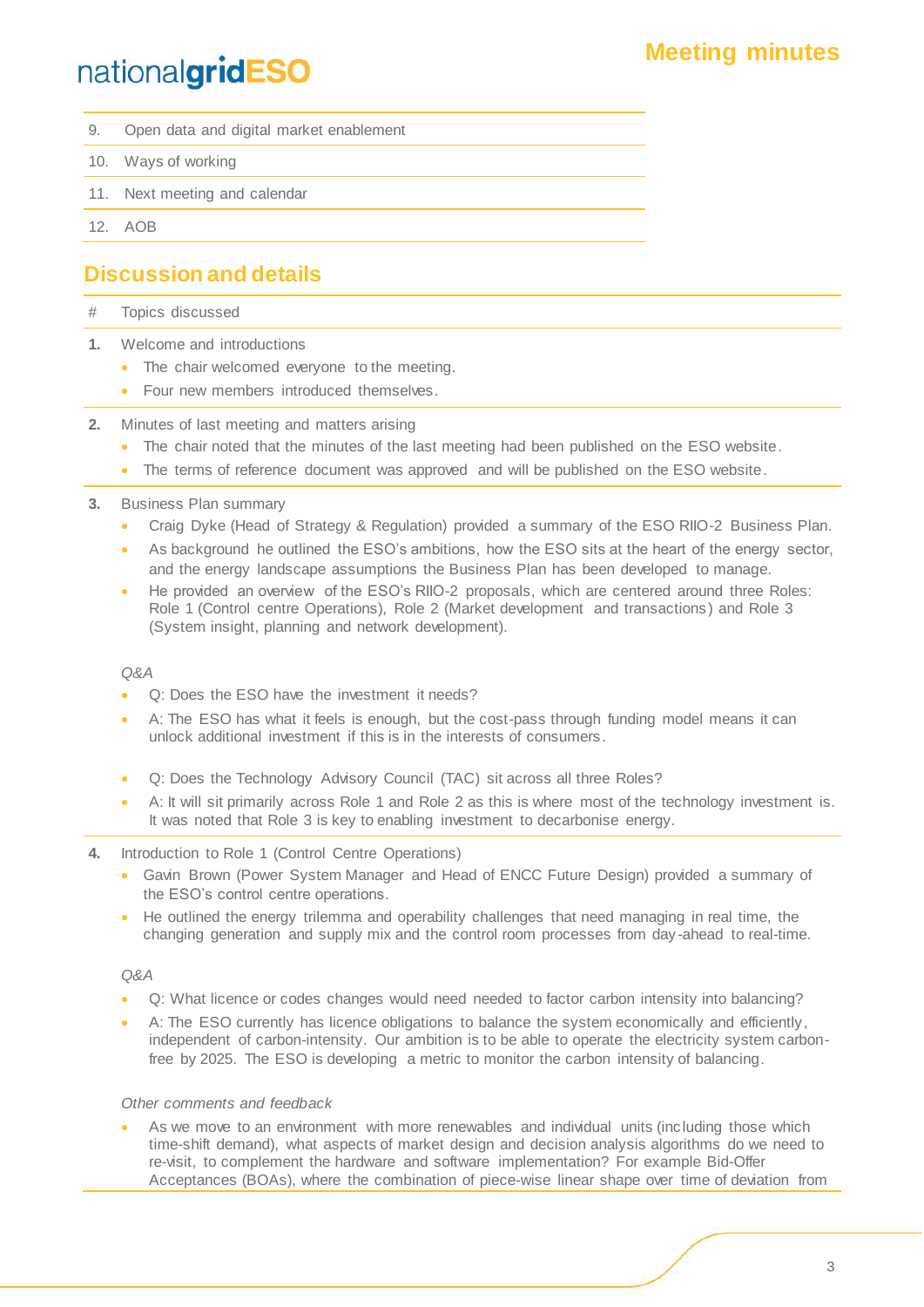forward contract position, with the effective unwinding costs meaning that it's necessary to decide both when to issue instructions as well as what instructions to issue, are very challenging for mathematical optimization. There are also major optimization and control challenges in managing network constraints if flow patterns become more complex, and in coordinating management of transmission and distribution network constraints.

- As the number and indeterminacy and impacts of behaviour driven changes to demand/generation profiles changes and become more distributed it will be critical to consider balancing issues across all levels (DNO/DSO etc) in the system rather than the regulated silos.
- **5.** Introduction to the Balancing and Network Control programmes
	- Graham Dolamore provided an overview of the Balancing and Network Control programmes, and where the ESO would most value the TAC's expertise and input. This will centre around people, process and technology.

#### *Q&A*

- Q: How will the ESO manage micro-resources, for example heat pumps and electric vehicle chargers? Will the associated culture change, away from an engineering focus, come fast enough, to allow these to be used?
- A: The ESO sees a role for aggregators and virtual lead parties (VLPs) (or their equivalents in the future) in enabling the ESO to use micro-resources. Development of codes and a common data standard across the industry are also important. Indecision should not be allowed to get in the way of decarbonisation - if the ESO can facilitate the pace of change in technology, the industry will naturally decarbonise.
- **6.** Introduction to the Balancing Programme
	- Graham Dolamore, Sree Menon and Gary White presented an overview of the Balancing Programme.
	- They focused on the current challenges, the desired state and the foundations of the Balancing Transformation.
	- The key inputs for the TAC will be: is our approach right, what are the different types of challenges you have addressed and how, is a micro-service architecture the right way to go, and how do we set our teams up for success?

#### *Q&A*

- Q: What are the instructions listed on the slides?
- A: They are bid-offer acceptances (BOAs) a request for a market participant to increase or decrease the energy generated or consumed. Most of them are sent manually by the control room, although there is some basic multi-dispatch functionality.
- Q: Does GB use AGC (automatic generation control) dispatch?
- A: Unlike some other markets, GB does not have set-point dispatch, locational margining pricing or AGC. It is a purely economic model - we instruct for commitments and instruct if we need to pull back.
- Q: How is Firm Frequency Response (FFR) procured?
- A: FFR is procured through a monthly tender process. Work is ongoing to reform the Response and Reserve markets.
- Q: Will the ESO be participating in European balancing markets?
- A: As a result of the UK's exit from the European Union, GB does not have access to EU balancing platforms and is therefore unable to participate in projects such as TERRE.
- Q: Has the ESO settled on a micro-services architecture?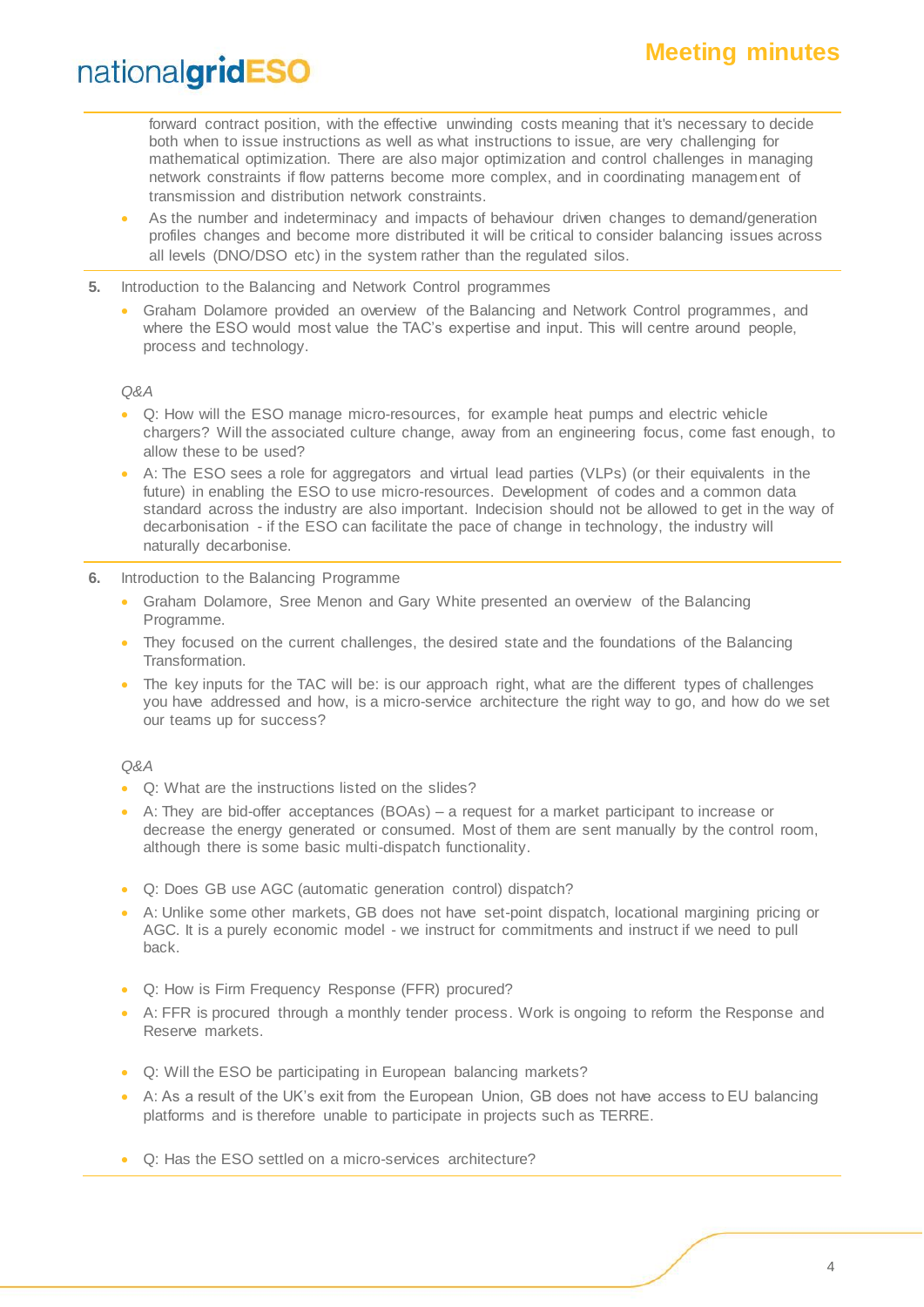## **Meeting minutes**

## nationalgridESO

- A: A micro-services architecture is the ESO's vision for the future, but we want to seek the TAC's expertise around what the considerations are. We are currently in the foundation stages of our thinking.
- **7.** Introduction to the Network Control Programme
	- Ian Dytham introduced the Network Control programme.
	- He focused on the current technology, the limitations of the current systems and the desired state.

#### *Q&A*

- Q: Is the ESO using international automation / protection standards (eg IEC 61850)? International (open) standards are essential, as they reduce the risk of vendor lock-in and bespoke systems, and enable modular interoperability.
- A: We do use standards, although some of these are old and need to be updated. One of the challenges is to change the business position on the legacy technology without impacting the rest of the industry in a costly manner.
- Q: Do all the of the current systems use common data sources, or are there lots of duplicate or overlapping data sets?
- A: Outside of the IEMS there are lots of duplicate data sets that contain the same information. For example, Balancing Mechanism Unit IDs. In theory, Elexon hold a master list but internally we use several different lists for various purposes.
- Q: What are the current interfaces with DNOs/DSOs?
- A: We have ICCP links to DNO SCADA systems. For some DNOs we have direct links to their SCADA systems. As part of our Regional Development Programmes we are looking to expand this, because to manage embedded generation we will need direct SCADA links.
- Q: Is the GE solution full stack in the sense that it does hardware interface, communications, data capture, storage, calculations, user interfaces? Is there a way to start to decouple those elements?
- A: Yes to both. We think there are ways to decouple, however product vendors tend to sell integrated solutions, but we are seeing some evidence of this model starting to evolve to more open approaches.

#### *Feedback*

- Potentially lots to learn from other sectors (such as telco) about shifting from alarms to service management in their control centres (alarm volumes are humongous). The systems analyse the alarms, determine services impacts and service restoration and help identify root-cause.
- It would be good to get clarity on the objectives / outcomes articulated from a business outcome perspective. What are key whys and then work from that to align solutions needed. For example what's the why behind a real-time sharing data platform (what are we looking to enable), what will a digital twin enable us to do and what is the value. This will help make sure we are driving the right solution aligned to a why / business or customer outcome.
- DSO links is a key area. The ESO will need more links with DSOs to make collaborative ancillary service / BM procurement function properly.
- The COORDINET project is an example of TSO/DSO coordination.
- Considerable development is required to enable DSO across all distribution networks. Real-time visibility of power flow below 11kV is very limited so investment is required to provide the visibility and capability required. This is a key foundation for RIIO-ED2 plans.
	- The ESO is doing work in this area some examples include 1) with WPD and Centrica in the Cornwall Local Energy Market, 2) through the RDPs on constraint management, 3) with UKPN on Reactive Power market coordination through the Power Potential project, 4) with Scottish Power Energy Networks on Distributed ReStart.
- **8.** Balancing and Network Control wash-up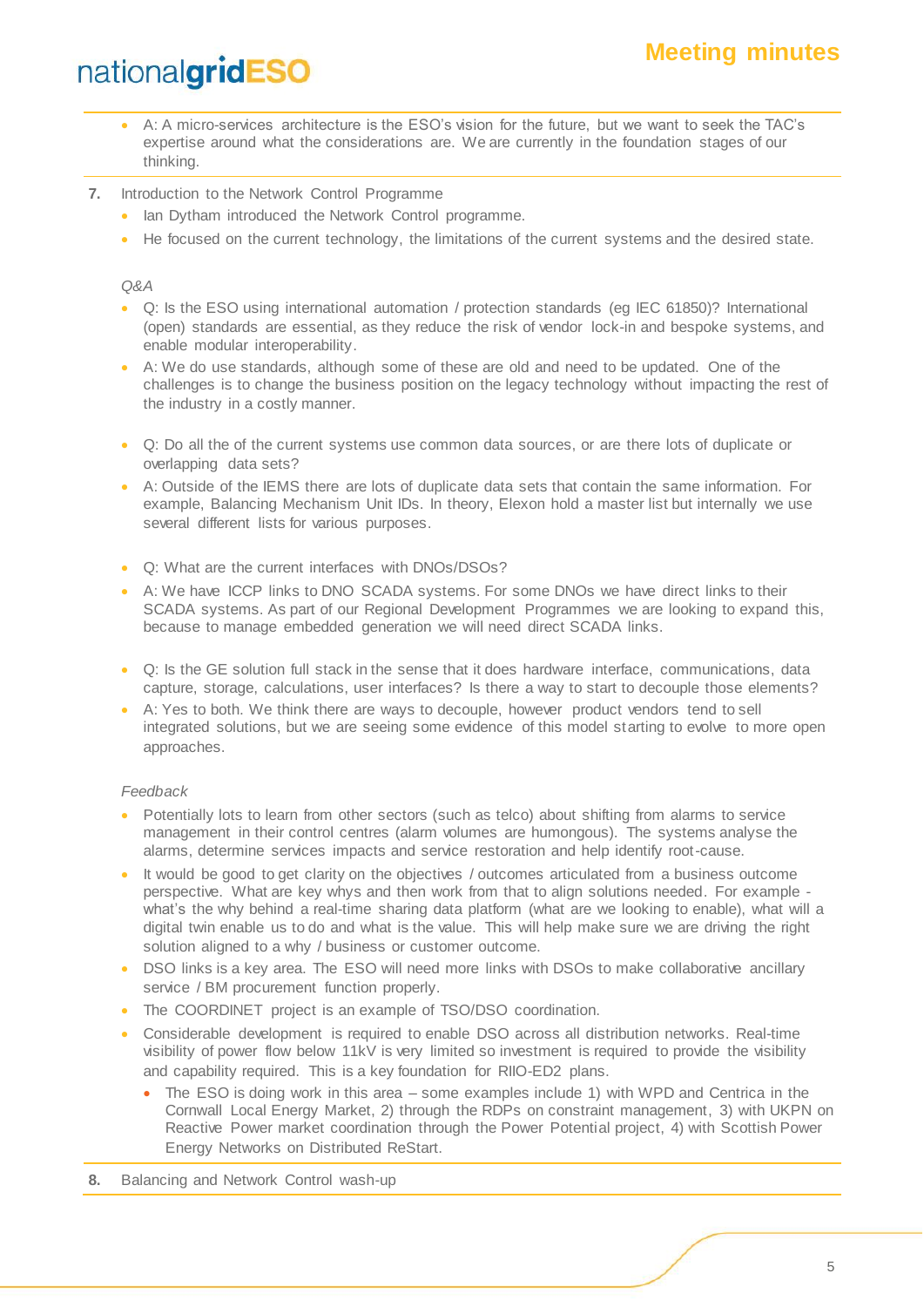**The feedback captured on the Axis collaboration tool can be found in the accompanying**  spreadsheet. The notes here are a summary of the discussion during this section.

#### *Transmission-Distribution collaboration*

- All transmission and distribution networks agree that deep collaboration is vital. A national and a local approach is needed.
- T-D (and other suggestions) are not entirely within the ESO's control it will also need action from other networks, Ofgem, BEIS and others.
- The ESO has a leadership role through its position in the energy system and due to its track record. The ESO should be proactive and go beyond what it is mandated to do.

#### *Technology and operations collaboration / collaborative transformation*

- The companies that are really using technology to transform the way they operate have a close synergy between technology and their operating model – they build technology to enable their operating model rather than procuring technology for the operating model they currently have. This requires product-like teams and technology teams who are close to the operational teams. This is hard to achieve if too much technology is procured.
- Developing technology in house can help connect organisations with their customers rather than being bound by contracts.
- A simple test: can the person using the software speak easily to the person who wrote the software?
- Operations teams need to *own* change and feel like it is being done *with* and *for* them, not *to* them. An example was given of a large transformational programme where the change team was embedded into the operational community (rather than the other way around). This did not change what was done but did change the mentality.
- Need to understand the operational mindset not many people have sat in the control room and experience difficult operational situations.
	- The Balancing and Network control programmes are embedded in the business community . The ENCC Future Design team (Gavin Brown) provide validation that solutions are operable. But the ESO is early on its journey and is keen to learn from other organisations and avoid mistakes of the past.
	- The teams are multi-disciplinary with product managers, service managers, CNI representation, control room engineers. This is how the ESO is starting, but we need to find the right balance between bringing in the right expertise from outside and growing our own talent. Once the transformational programmes are complete, some of the expertise that needed to run a change programme may not be required.
	- The ESO is moving to an operating model which will form a true partnership between operations and technology.
	- On working with third-parties the ESO has sometimes found it difficult to get more bespoke or modular products and services. TAC input on areas or examples over where members have been able to turn off-the-shelf into more of a partnership model is appreciated.

#### *Skills*

Need to make sure the ESO has the right skills internally to work with external partners. ESO is going through a transition from needing a large focus on power system engineering to one where a much wider range of disciplines are needed.

#### *Start-up mentality*

- Need to be clear what parts of a start-up mentality the ESO should copy. Start-ups are designed to fail – this is not an option for the ESO.
	- As part of the RIIO-2 Business Plan the ESO sought funding to build alongside, rather than refresh, the current suite to move towards a start-up mentality with the option to innovation and (where appropriate) fail.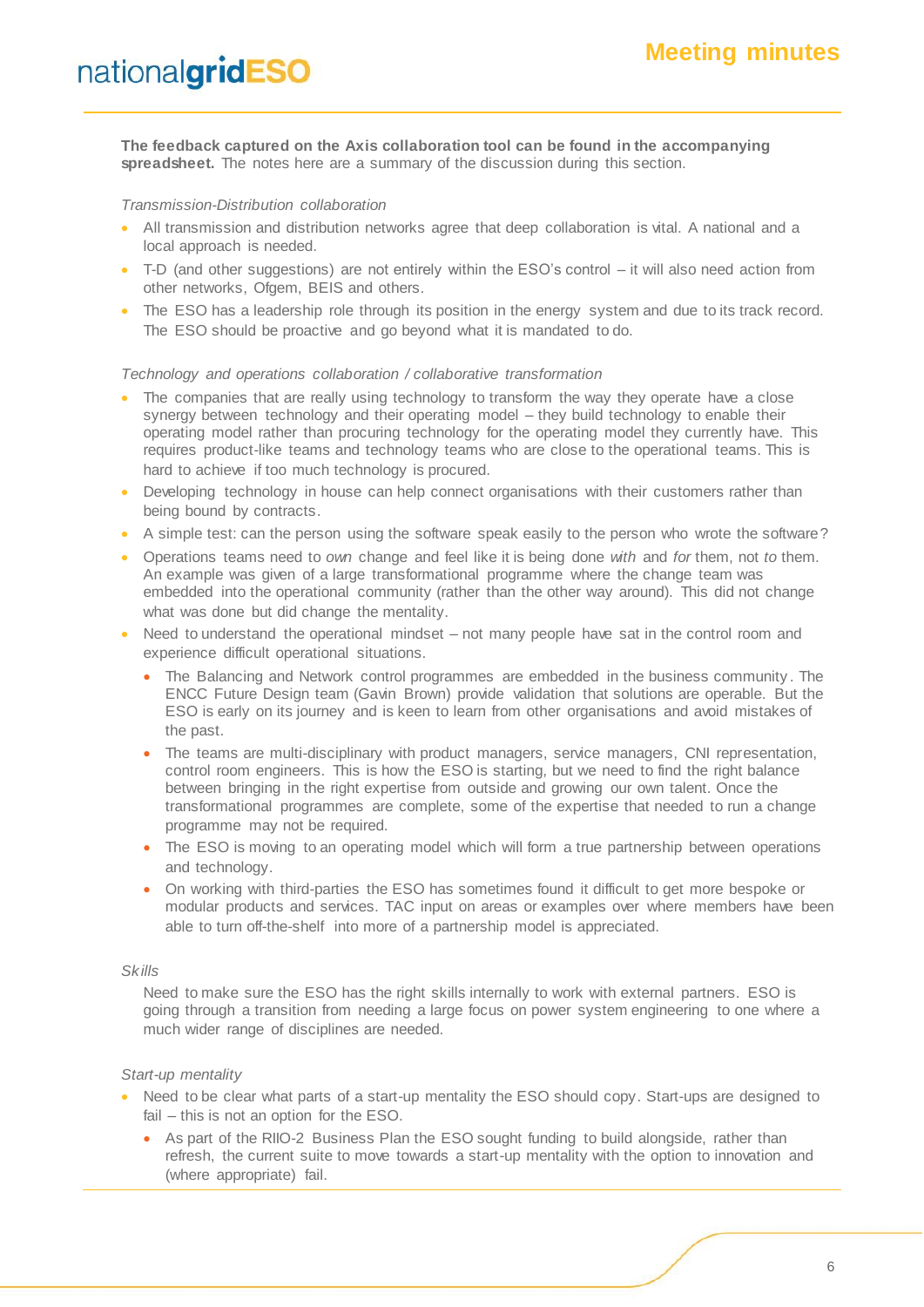*Relationship between hardware/software and human-machine interface implementation* 

There are two sides to this. The implementation of hardware and software, and how people use it, and the underlying decision science that need to be resolved.

#### *Percentage of perfect*

• A perfect hindsight model would provide a "north-star" to ensure focus on actual business outcomes. This will help with prioritisation of the transformational roadmaps. As the system evolves, it will allow us to check we are maintaining or improving performance.

*Planning under uncertainty*

Need to be able to visualise and predict errors and uncertainty and incorporate these into planning. Then you can optimise under uncertainty.

**9. Open data and digital market enablement**

- Colm Murphy provided a summary of the ESO's plans for open data and digital market enablement. These will be discussed in more detail at the next meeting.
- The ESO will become a "better buyer" maximising participation, reducing barriers to entry and increasing competition in markets. The aim is to allow all market participants 1MW and above to participate in all our markets.
- Plans include shortening the procurement horizon and reducing ESO and participant exposure to uncertainty.
- Underpinning this is an increase in transparency and visibility of need.

#### **10. Ways of working**

- The group briefly discussed how the meeting had run. There was broad agreement that the interactive elements had worked well.
- A suggestion is to allow voting and categorisation of ideas earlier on.
- The ESO and the Chair will discuss how to best set up the working groups where feedback can be provided on more detailed proposals, with the key themes brought back to this strategic level.

#### **11. Next meeting and calendar**

- Proposals is for the group to meet every quarter for a half-day on the first Friday morning of the month, 9am – 12.30pm. The next meeting will therefore be 4 June 2021.
- The provisional agenda for the next meeting is: data and analytics platform, digital engagement platform, Balancing and Network Control programmes.

#### **12. AOB**

• There was no AOB.

The chair closed the meeting by thanking members for their participation.

### **Decision Log**

#### Decisions: Made at last meeting

| ID | <b>Description</b>                                                                  | Owner      | Date   |
|----|-------------------------------------------------------------------------------------|------------|--------|
|    | Minutes to be held under the Chatham House Rule and<br>anonymised minutes published | All        | ERSG-1 |
|    | Template for ESO papers, as presented at ERSG-1                                     | <b>ESO</b> | ERSG-1 |
|    | Format for discussion of ESO papers, as discussed at ERSG-1                         | All        | ERSG-1 |